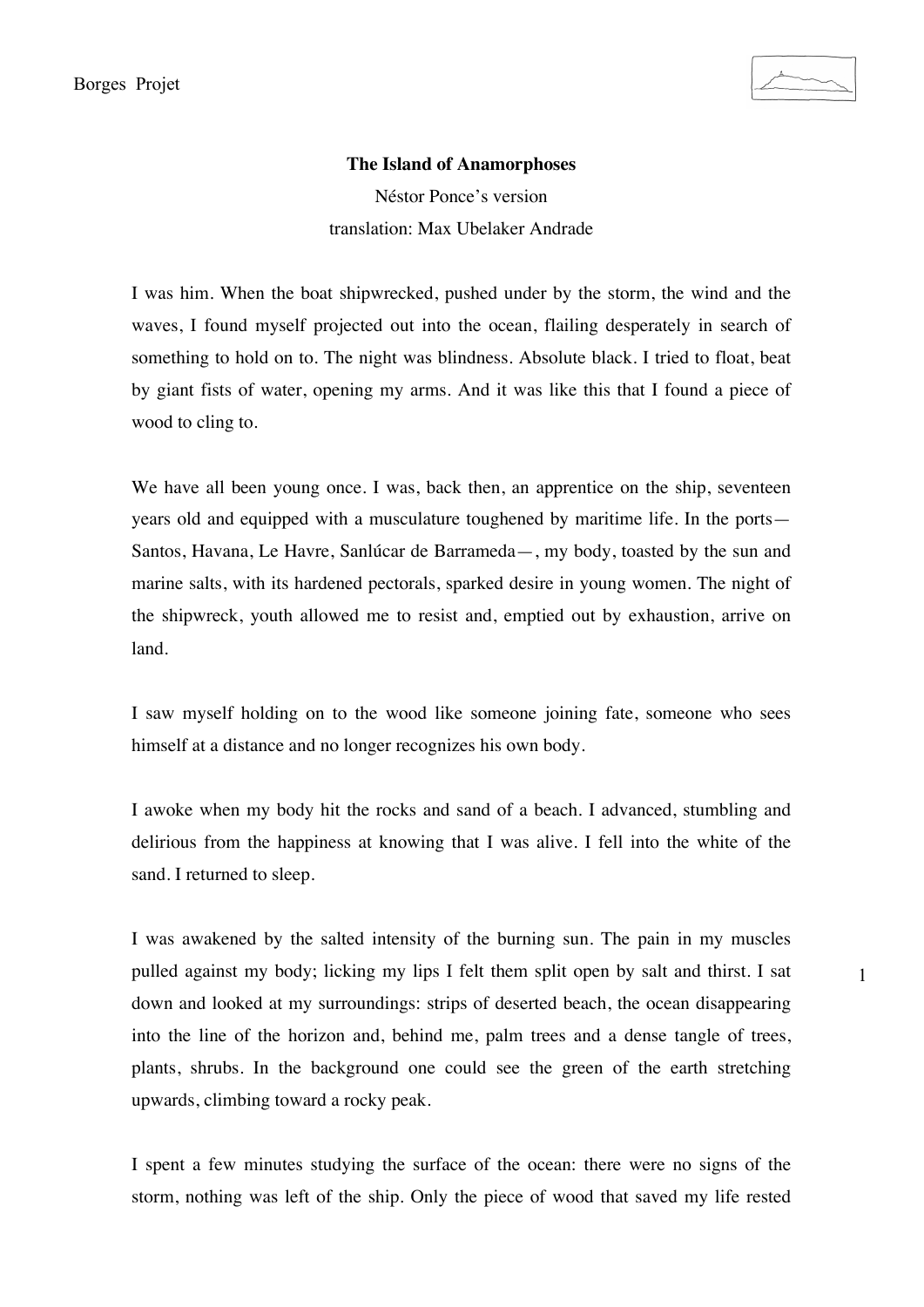against the damp sand, covered in iodine. "Water," I thought. "I have to find water." And then I spoke. I repeated the same sentences over again until they began to calm my mind. I did not know that the blind monologue was the first of many long conversations with myself. The I began to transform itself into a he. I spoke to myself as though I were talking to another, to an ungraspable being that had, nevertheless, contorted itself into my shell.

"What does he have to do today?" I would ask myself out loud. He was I, in a slowed, but inexorable sense.

He resolved to walk along the perimeter of the island, in order to get a sense of its terrain, hoping to find a spring of fresh water, or some remains of the shipwreck. Following the path of the sun, he estimated that it took two hours. Nothing was found on the excursion, only the incessant landscape of palm trees and dense vegetation: the wood plank—which he had dragged into the brush—was the only thing that allowed him to differentiate the place of his arrival from any other corner of the island.

He decided to go in a few meters, with a stick in hand in case wild animals or vermin appeared. The words of his father and his grandfather, experienced men of the sea, brought him strategies for survival in case of shipwreck. Find wide-leafed plants in the morning, to drink their dewdrops, or coconut trees, or pools of water, or containers, of plant or stone, that might allow you to collect the rainwater. Ten meters into the jungle he encountered a surprise, a few palm trees shorter than the ones on the beach, but with some fruit that seemed similar to coconuts.

Man lives off of starry-eyed hopes, and is punished by time and destiny. The fruits in the palm trees were real, they called out to him, screaming. He climbed the trunk forgetting his exhaustion and the weakness of his muscles. Only survival mattered. He arrived at the objects of his desire and he hit them, knocking a good many down.

His heart was beating hard. He breathed in deeply and then he, his body, climbed slowly back down. His knotted hands picked up a coconut and broke it open against a rock: it contained a transparent, viscous liquid. A finger touched it, absorbed it. The mouth of the man tasted it: a slightly sweetish flavor, like coconut milk. He drank a short sip, anticipating a lethal bouquet. After waiting a few interminable minutes, desperate, that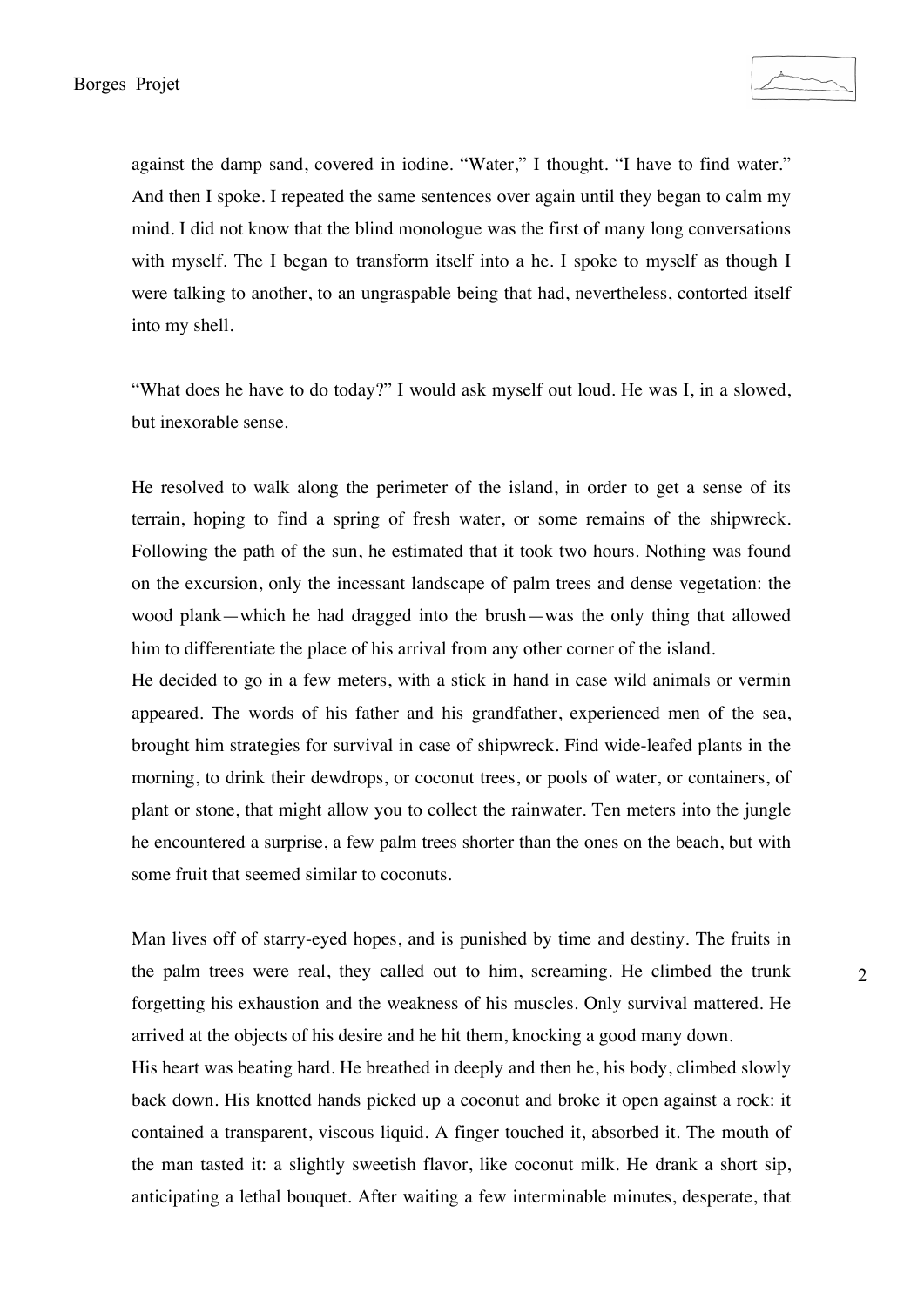man who had once been me drank with abandon, with fury, swallowing down the holy water of all the coconuts.

A spiraled euphoria awaited him, it raced across his body, shaking it. He trembled with happiness. And he cried, as one being born.

Four months and four days later he was still enclosed within the circular sphere of the island, within its continuous geometry. In that time he had constructed a cabin among the trees, the shrubs and the brush. He had recovered, from the edge of the ocean, three chests that held clothing and unexpected items such as matches, a mirror, a comb, a knife, soaps, a compass, silverware, crystal wineglasses, a few bottles of sherry. He had established, also, with some reticence, that he was the only living being on the island. The only areas left to explore were on the mountain: a rocky green crest holding dominion over a piece of earth flung into the ocean by some indifferent god.

It was then, on an excursion across the mountain, when he discovered the cavern.

The solitude of the castaway is incommensurate; it knows no distances and approximates insanity. Perhaps this is why the copper-colored man, with his sinewy muscles, surprised himself speaking alone, discovering the different inflections of his voice, why his nights were populated by dreams delivering contorted images of loved ones. Night to day, day to night. Him. The only one, without measure.

He would wake up startled, thinking that they were at his side, just as ten years before. But no. Only the perfect silence of the island, broken every once in a while by the wind that pushed against the plants. Or the snapping of a branch that would fall, bringing him to his feet in a feral pounce, lance in hand, ready to face the unknown animal that he longed so much to see. Not to eat it, to stab it, but rather to feel life stirring, there, by his side.

Regardless, nothing. Still the man sought out life, he hunted it among the sounds, the silences, the mist.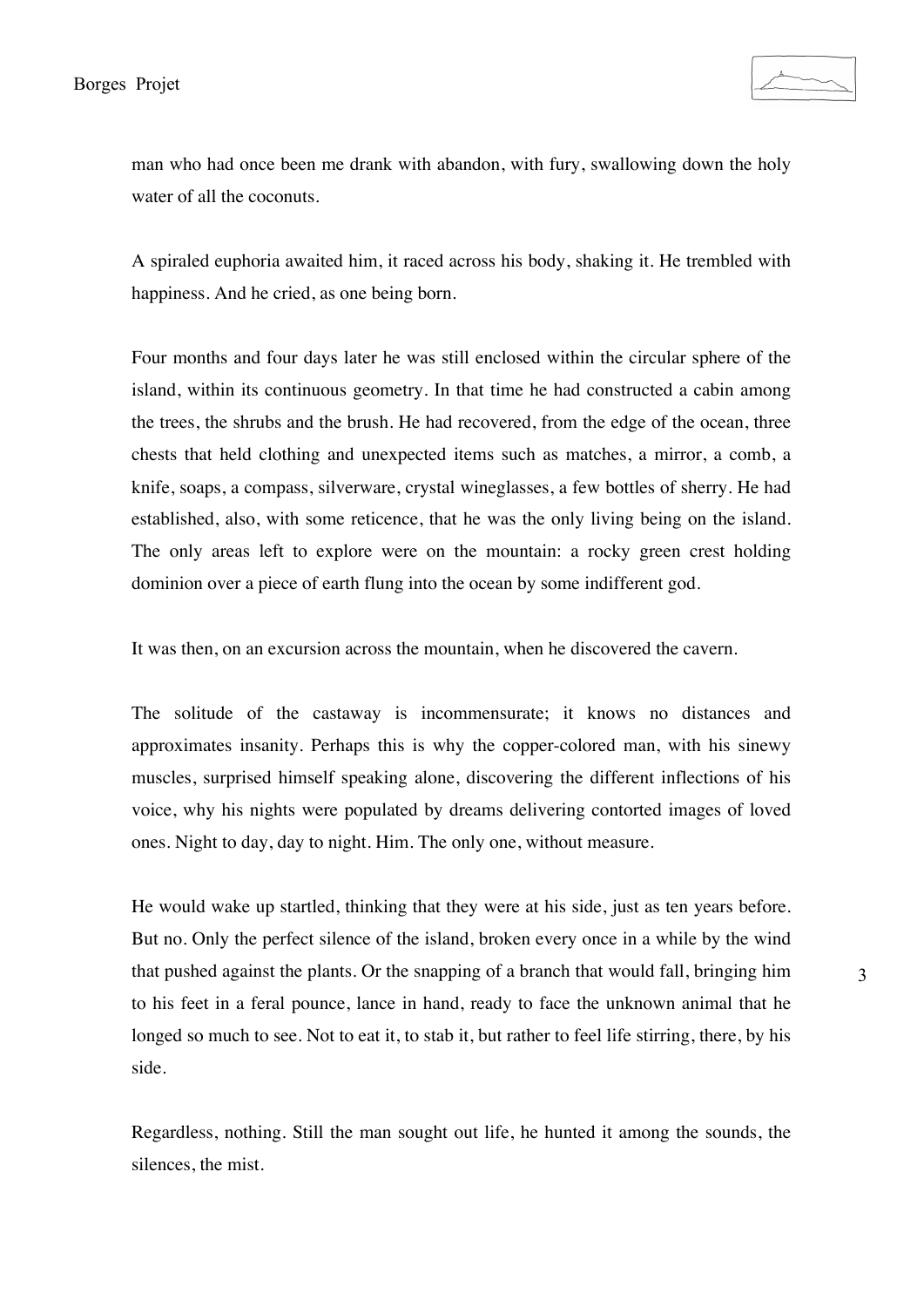One night he woke up in anguish. He had drunk to excess after his routine diet of fish, crabs, roots, and tubers roasted among embers. A heavy fog warped his mind. The man could see himself from a strange distance that was, nevertheless, an intimate one. He could see himself from the trunk of a palm tree, surprised and mute. He was a castaway on the shore, a lost being living in the immensity of the universe.

The man decided to complete his survey of the island. He made his way around the hill to discover the other side. He climbed, cutting his hands. A voice from elsewhere whispered advice in his ear. He arrived at a ledge as dry as sunbaked leather. It was there where he discovered the caverns. They were holes in the stone, hammer strikes in the rock.

The caverns could be a shelter, the guarantee of a life waiting for the arrival of a rescue ship. They could protect the man of knotted arms so that every morning he could set fires along the coast, scrutinizing the horizon where, at any moment, the castaway said to himself out loud, they might emerge from within the vapors and burnt iodine of the air.

He entered the cavern, with a torch. The fearful steps of the man feared the attack of unrecognizable creatures**.** No horror is heard in the presence of what he found: lined up against the wall, seated, the skulls of twenty human beings shone in the half-light. The man cried out, fell to his knees, pulled at his hair, his beard. He fell prostrate. The skeletons were dressed in clothing that began in the sixteenth century and extended forward in time and tragedy. It was a grotesque fashion parade prepared by a madman for an absent public. The message was clear, it was inscribed in the undulations of fire projected upon the rocks: no one had been able to escape the island alive and so the man, miserable and abandoned, moaned for his destiny and his misfortune. His own skeleton would be placed there by the next castaway, by the miserable being forced to be the successor of his dynasty.

For several days, several nights, he stayed in his cabin. Weeping for his inevitable death.